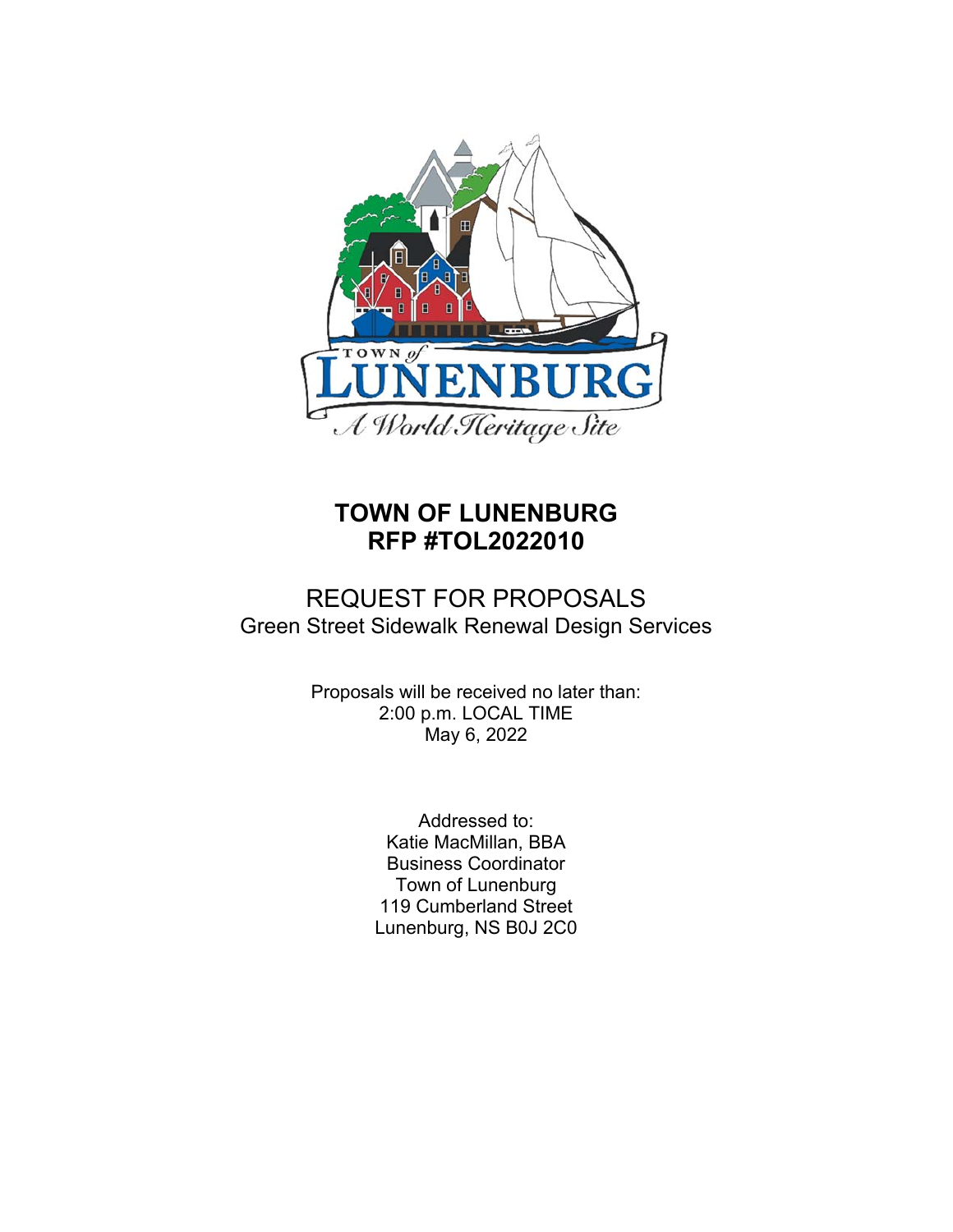## **REQUEST FOR PROPOSALS Green Street Sidewalk Renewal Design Services**

## **TABLE OF CONTENTS**

| 1.9 Acceptance and/or Rejection of Proposals and Reservation of Rights 5 |   |
|--------------------------------------------------------------------------|---|
|                                                                          |   |
|                                                                          |   |
|                                                                          |   |
|                                                                          |   |
|                                                                          |   |
|                                                                          |   |
|                                                                          |   |
|                                                                          | 7 |
|                                                                          |   |
|                                                                          |   |
|                                                                          | 8 |
|                                                                          |   |
|                                                                          |   |
|                                                                          |   |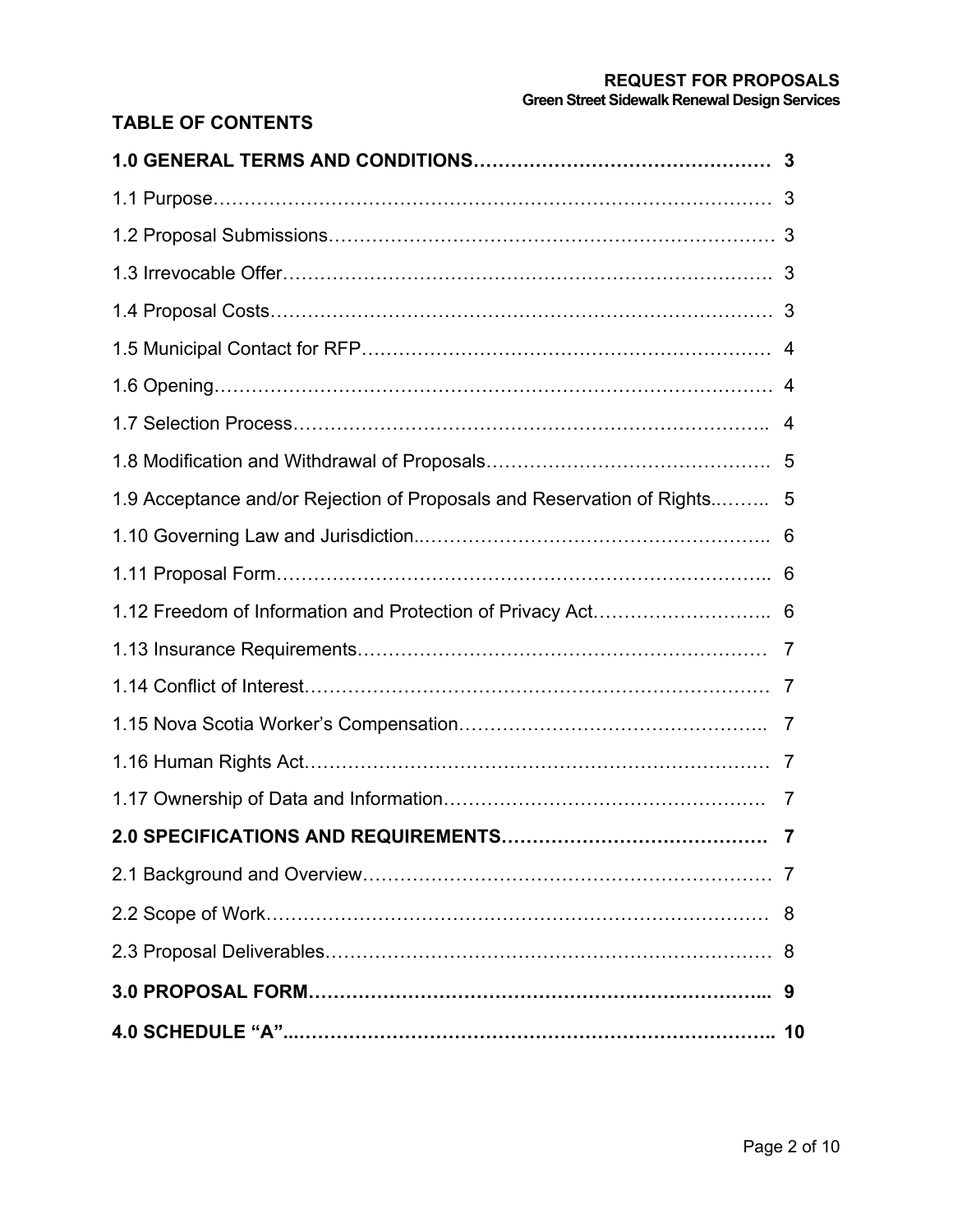## **1.0 GENERAL TERMS AND CONDITIONS**

Section 1 of this proposal document sets out a summary of requirements and outlines the general terms and conditions. The Town of Lunenburg shall be referred to as the "Town" throughout this document.

#### **1.1 Purpose**

The Town is seeking proposals with regard to the preparation of a tender package, complete with drawings, for the construction of the sidewalk renewal on Green Street, along with supplying Class "A" cost estimates and construction supervision as specified within this Request for Proposals (RFP).

This RFP sets out the instructions for submitting proposals and procedures and criteria by which the successful Proponent may be evaluated, subject to the Town's overriding discretion to determine what is in its best overall interests.

## **1.2 Proposal Submissions**

Any change notices, appendices and addenda issued for this RFP shall be considered part of this proposal document. The proposal is to be submitted, clearly marked with **"Green Street Sidewalk Renewal RFP"** and proposal document number **TOL2022010**, to Katie MacMillan, Business Coordinator by email only at purchasing@townoflunenburg.ca before the closing time on the closing date (the "Closing Time"). Proponents must submit one (1) pdf copy. Erasure, overwriting or strike-outs must be initialed by the person signing on behalf of the proponent. Proposals will not be accepted after the closing date and time. The Town shall have the right in its absolute and unfettered discretion to determine whether a proposal has been received prior to the Closing Time. Proposal prices must remain open and available for acceptance by the Town for 90 days after the Closing Time. Proponents may not make modifications to their Proposals after the closing date and time. All proposals shall become the property of the Town of Lunenburg. It is the responsibility of each proponent to submit all required documents as outlined in this Request for Proposal. Failure to quote on all options set out may disqualify your proposal.

#### **1.3 Irrevocable Offer**

The Proponent hereby acknowledges that offers contained within your response to this RFP shall remain open for acceptance by the Town of Lunenburg for a period of not less than ninety (90) days from the Closing Time specified in Section 1.6. Proponents may not make modifications to their Proposals after the Closing Time.

#### **1.4 Proposal Costs**

The Proponent shall be solely and fully responsible for all costs associated with the development, preparation, transmittal, submission of proposal, and any work performed prior to official appointment by the Town of Lunenburg.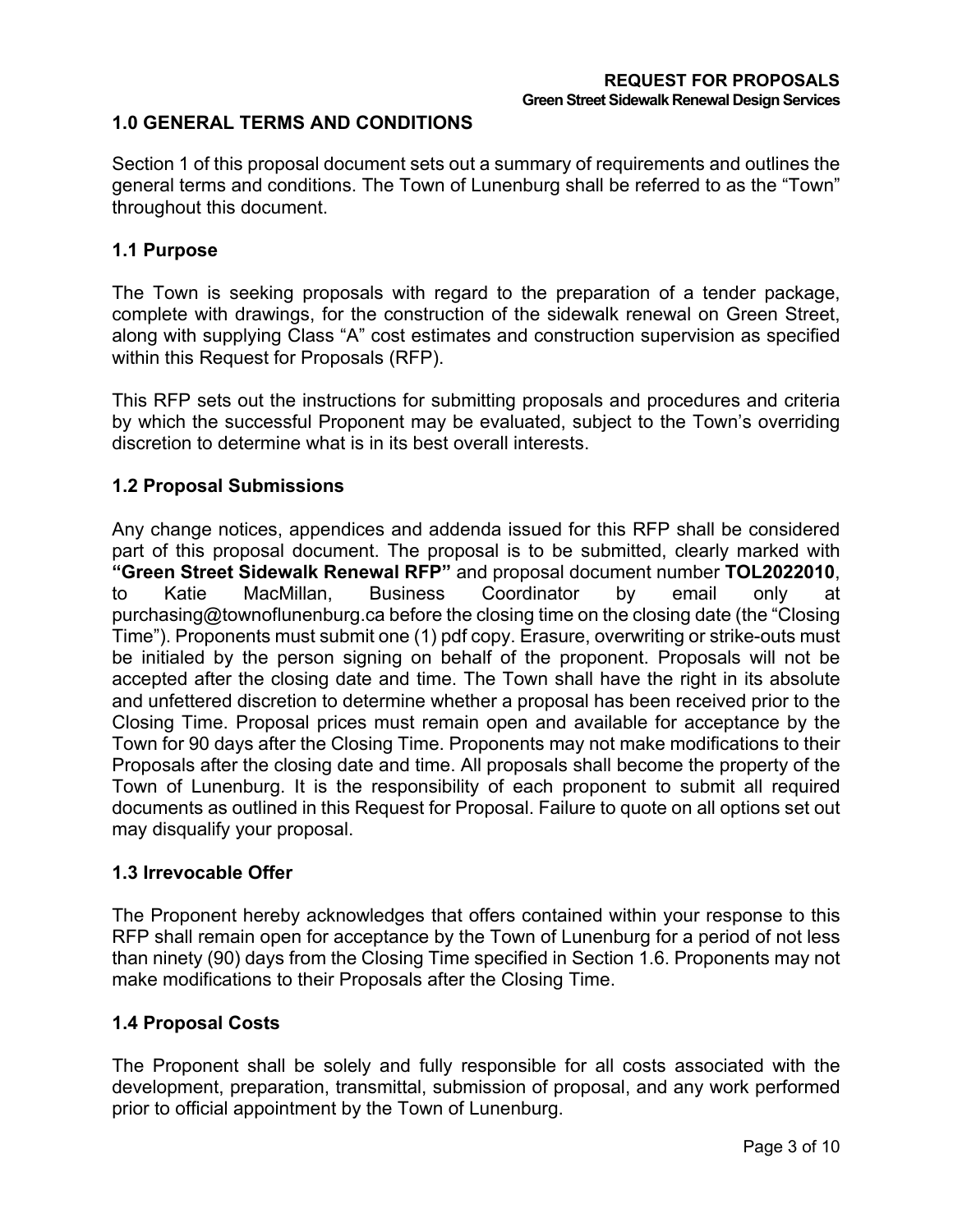## **1.5 Municipal Contact for RFP**

It shall be the Proponent's responsibility to clarify any points in question with the Town of Lunenburg prior to submitting the proposal. Deadline for all inquiries is April 29, 2022. Inquiries regarding the specifications of the RFP should be directed to:

| Name          | Lisa Kendall                |
|---------------|-----------------------------|
| Title         | <b>Acting Town Engineer</b> |
| Email address | Ikendall@townoflunenburg.ca |

Inquiries regarding the RFP process should be directed in writing only to:

| Name          | Katie MacMillan               |
|---------------|-------------------------------|
| Title         | <b>Business Coordinator</b>   |
| Email address | purchasing@townoflunenburg.ca |

If a Proponent discovers any inconsistency, discrepancy, ambiguity, error, or omission in this Request for Proposal, they must notify the Town of Lunenburg immediately in writing.

Any revision to this Request for Proposal will be issued as an addendum to all known potential Proponents.

Please check the Town website townoflunenburg.ca/purchasing.html to determine if any addendums have been issued prior to the submission deadline.

#### **1.6 Opening**

Proposals will only be received by:

| Name:          | Katie MacMillan               |
|----------------|-------------------------------|
| Title:         | <b>Business Coordinator</b>   |
| Email Address: | purchasing@townoflunenburg.ca |

**One PDF copy** of your proposal must be received by email prior to **2:00 p.m.** local time, **May 6, 2022**. Proposals will be signed by an official authorized to bind the Proponents will provide the name(s), title(s), address, and telephone number of the individual(s) to be contacted during the evaluation process. Proposals received later than the specified Closing Time may be returned unopened to the Proponent.

There will not be a public opening for this RFP. As this is a proposal document for which a number of criteria will be evaluated, only the names of the Proponents who have submitted a proposal will be identified after the opening, upon request.

#### **1.7 Selection Process**

**Selection – Subject to Section 1.9 of this RFP,** the Town will not necessarily accept the lowest price or any proposal. Any implication that the lowest price or any proposal will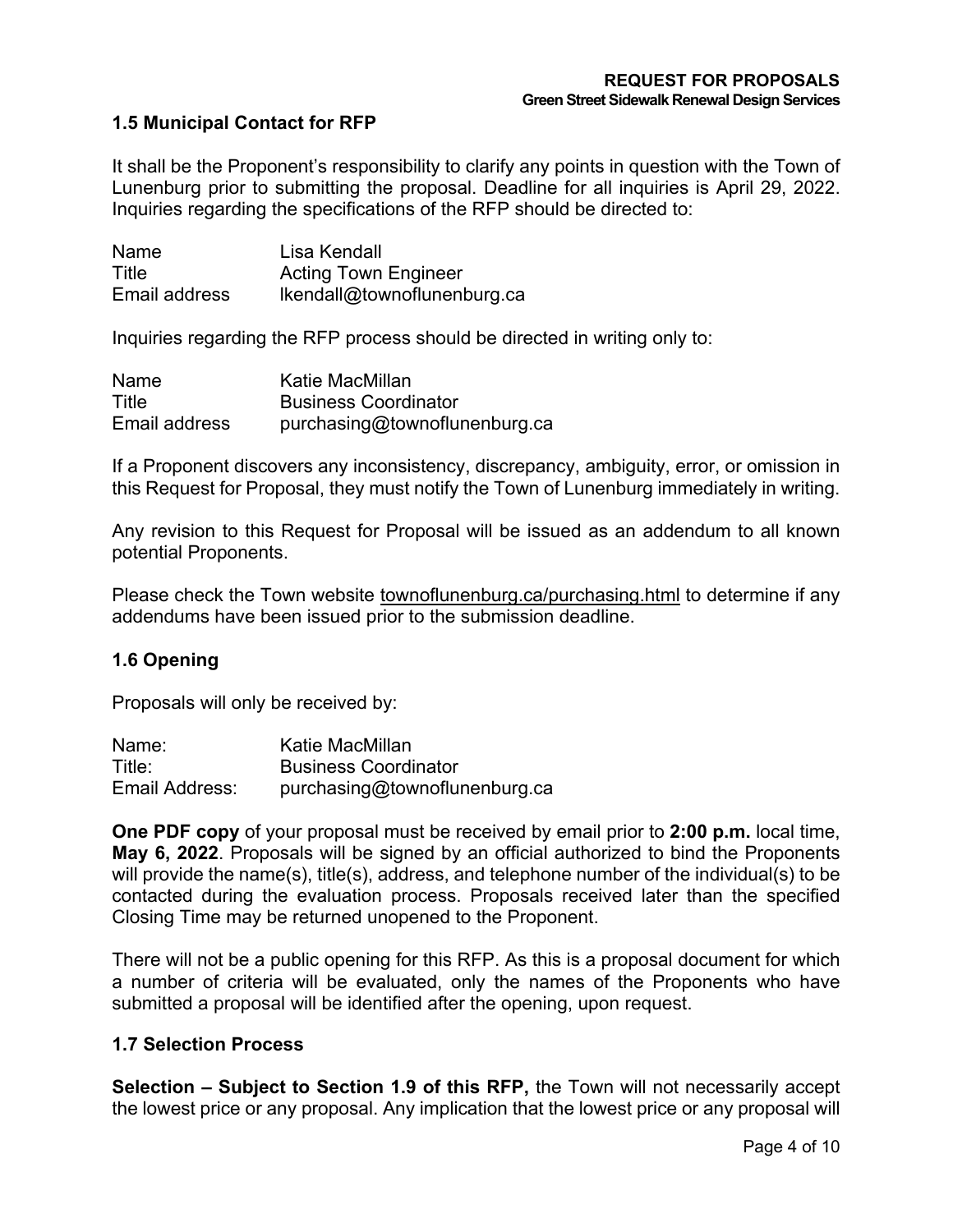be accepted is hereby expressly negated. The successful Proponent(s) will be selected based upon evaluation criteria developed by the Town which in its sole discretion will determine the manner in which each response to this RFP meets the evaluation criteria. The proposal may be awarded to one Proponent only or more as the Town determines.

**Evaluation Criteria – Subject to Section 1.9 of this RFP,** each response to this RFP will be evaluated by the Town to determine the degree to which it responds to the requirements as set out herein. Because this is an RFP other factors in addition to price will be considered when submissions are evaluated.

Please indicate any requirements not met in your proposal with a brief description and reasons therefor.

The Town will read, review and evaluate each proposal. The below evaluation criteria table should be used as a reference only. The Town may in its sole and absolute discretion use or alter the below criteria or use some other evaluation criteria in its entirety.

| <b>Evaluation Criteria</b>                                                                                                                                         | Percentage |
|--------------------------------------------------------------------------------------------------------------------------------------------------------------------|------------|
| Price – value for money                                                                                                                                            | 25%        |
| Ability to complete all RFP components                                                                                                                             | 15%        |
| Demonstrated understanding of project, work plan, methodology and                                                                                                  | 25%        |
| schedule                                                                                                                                                           |            |
| Project timeline                                                                                                                                                   | 10%        |
| Knowledge, experience, and technical competence of the Proponent<br>and the proposed project team members as well as their ability to<br>address the project scope | 25%        |
| <b>TOTAL</b>                                                                                                                                                       | 100%       |

## **1.8 Modification and Withdrawal of Proposals**

Proposal prices must remain open and available for acceptance by the Town for 90 days after the Closing Time. Proponents may not make modifications to their proposals after this. Proponents will not have the right to change conditions, terms or prices of the proposal once the proposal has been submitted in writing to the Town. All proposals shall become the Town's property. It is the responsibility of each Proponent to submit all required documents as outlined in this RFP.

## **1.9 Acceptance and/or Rejection of Proposals and Reservation of Rights**

The Town is not under any obligation to award a contract, and reserves the right to terminate this RFP at any time for any reason, and to withdraw from discussions with all or any of the Proponents who have responded. The receipt and opening of a proposal does not constitute acceptance of any proposal.

The Town reserves the right to reject all or any proposals, and to not necessarily accept the lowest proposal. The Town may accept any proposal that may be considered in the best interests of the Town in its sole and absolute discretion. The Town also reserves the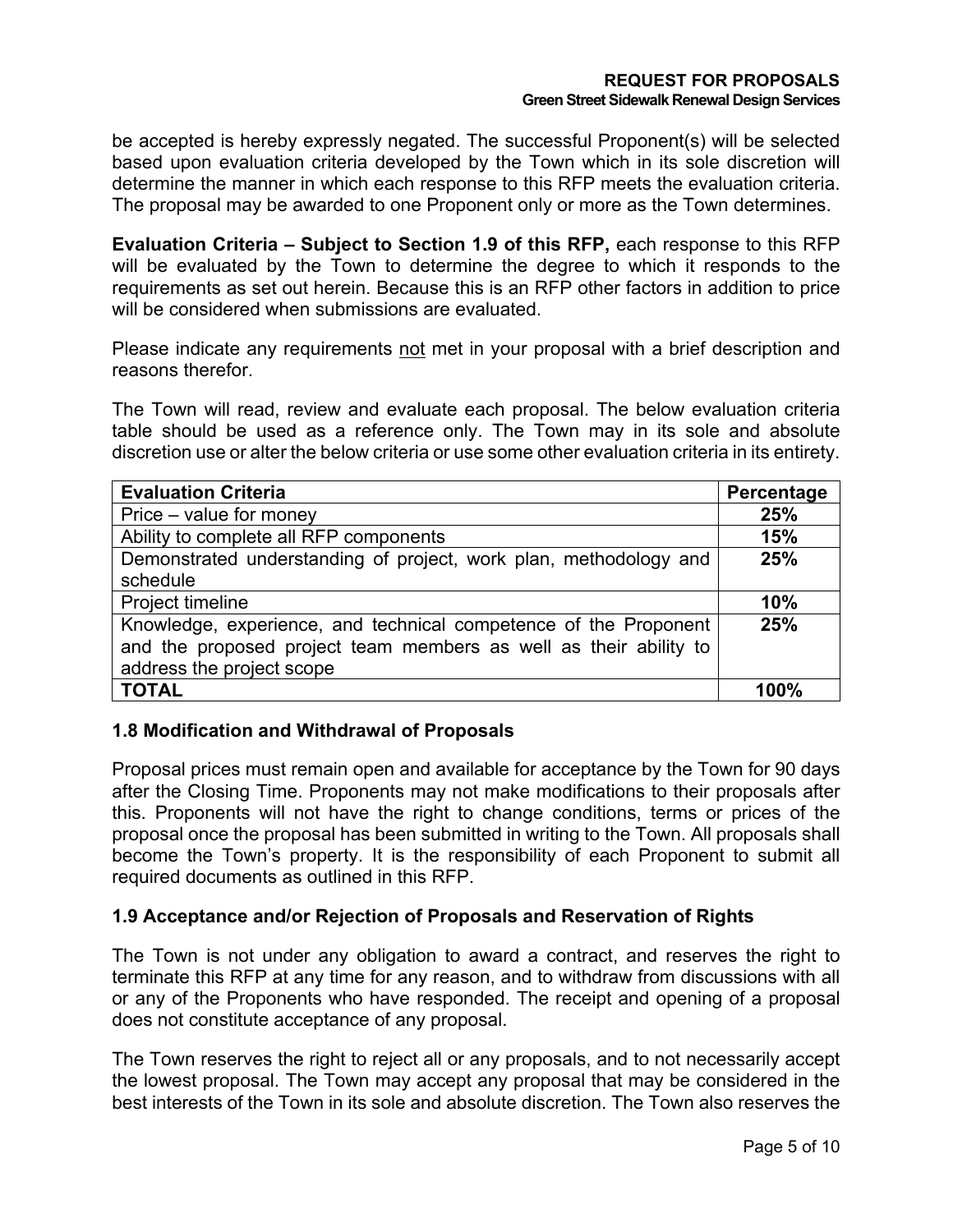right in its sole and absolute discretion to waive any formality, informality, or technicality in any proposal. This includes the right to accept a proposal that is not strictly compliant with the instructions in the RFP document.

The Town reserves the right to negotiate, after the RFP Closing Time, with any Proponent to finalize service arrangements in the best interests of the Town.

The Town shall not be bound by trade or custom in dealing with and/or evaluating the responses to the RFP. The Town reserves the right to interpret any and all aspects of this RFP as may be most favorable to the Town.

Proponents will be deemed to have familiarized themselves with existing conditions and any other conditions which may affect performance of the contract. No plea of ignorance of such conditions as a result of failure to make all necessary examinations will be accepted as a basis for any claims for extra compensation.

Proponents waive any claim against the Town for compensation of any kind whatsoever as a result of its participation in or providing a response to this RFP process, including without limitation any claim for costs of proposal preparation or participation in negotiations, or for loss of anticipated profits, whether based in contract including fundamental breach, tort, equity, breach of any duty, including, but not limited to breach of the duty of fairness, breach of any obligation not to accept non-compliant proposals or any other cause of action whatsoever.

In submitting a proposal, the Proponent has accepted the reservation of rights as set out herein and agrees to be bound by same.

## **1.10 Governing Law and Jurisdiction**

Any contract resulting from this RFP shall be governed by and interpreted in accordance with the laws of the Province of Nova Scotia. Any disputes shall be determined in the courts of Nova Scotia.

## **1.11 Proposal Form**

The attached Proposal Form (3.0) must be completed and submitted with all proposals for consideration. Failure to complete and submit the proposal form could lead to the rejection of the proposal.

#### **1.12 Freedom of Information and Protection of Privacy Act**

The Town of Lunenburg is subject to the Municipal Government Act provisions relating to the freedom of information and protection of privacy provisions Freedom of Information and Protection of Privacy Act (FOIPOP) and associated Provincial legislation. Any proposal submitted to the Town may be required to be disclosed publicly if any request is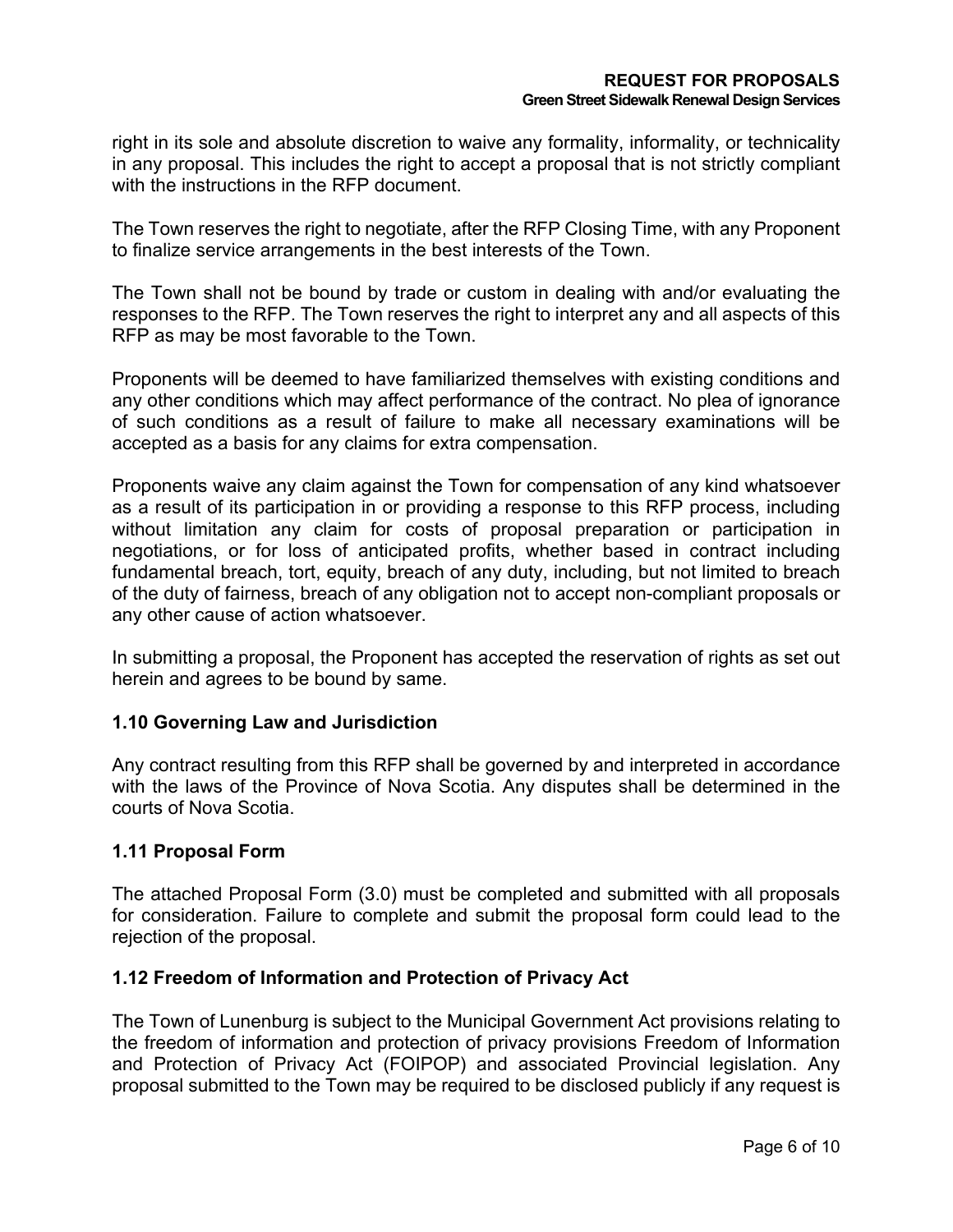to be made under FOIPOP. All proposals received in response to this RFP will be considered public.

## **1.13 Insurance Requirements**

The successful Proponent shall at its own expense obtain and maintain until the completion of the contract and provide the Town with a Certificate of Insurance providing proof of:

- a. Professional Liability insurance covering the work and services described in this Agreement for an amount not less than \$2.0 Million per occurrence;
- b. Comprehensive General Liability insurance for an amount not less than \$2.0 Million per occurrence;

## **1.14 Conflict of Interest**

The Proponent warrants that no conflict of interest exists with any Town staff, Council or Committee member regarding their RFP submission or with the Town's evaluation process. Should a conflict of interest exist or arise, the Town at its sole discretion may disqualify the proposal submission and/or contract as applicable.

## **1.15 Nova Scotia Worker's Compensation**

The successful Proponent must be registered and remain in good standing with NS WCB throughout the term of a contract issued pursuant to this RFP.

#### **1.16 Human Rights Act**

The successful Proponent shall ensure full observance of the NS Human Rights Act in all dealings related to this project.

#### **1.17 Ownership of Data and Information**

All data, other information and all resulting reports and materials prepared by the successful Proponent shall be the exclusive property of the Town who reserves ownership rights to all ideas, plans, concepts, etc.

## **2.0 SPECIFICATIONS AND REQUIREMENTS**

#### **2.1 Background and Overview**

The Green St. sidewalk is an important piece of Town infrastructure that connects the downtown core, Bluenose Academy (school), the recreation hub, and Fishermen's Memorial Hospital. In addition to the current Green St. sidewalk being in poor condition, the sidewalk is too narrow for accessibility. The current sidewalk is 4 feet wide. The proposed project includes widening the sidewalk to 5 feet which will enhance the safety and accessibility of this vital piece of Town infrastructure for residents and visitors. With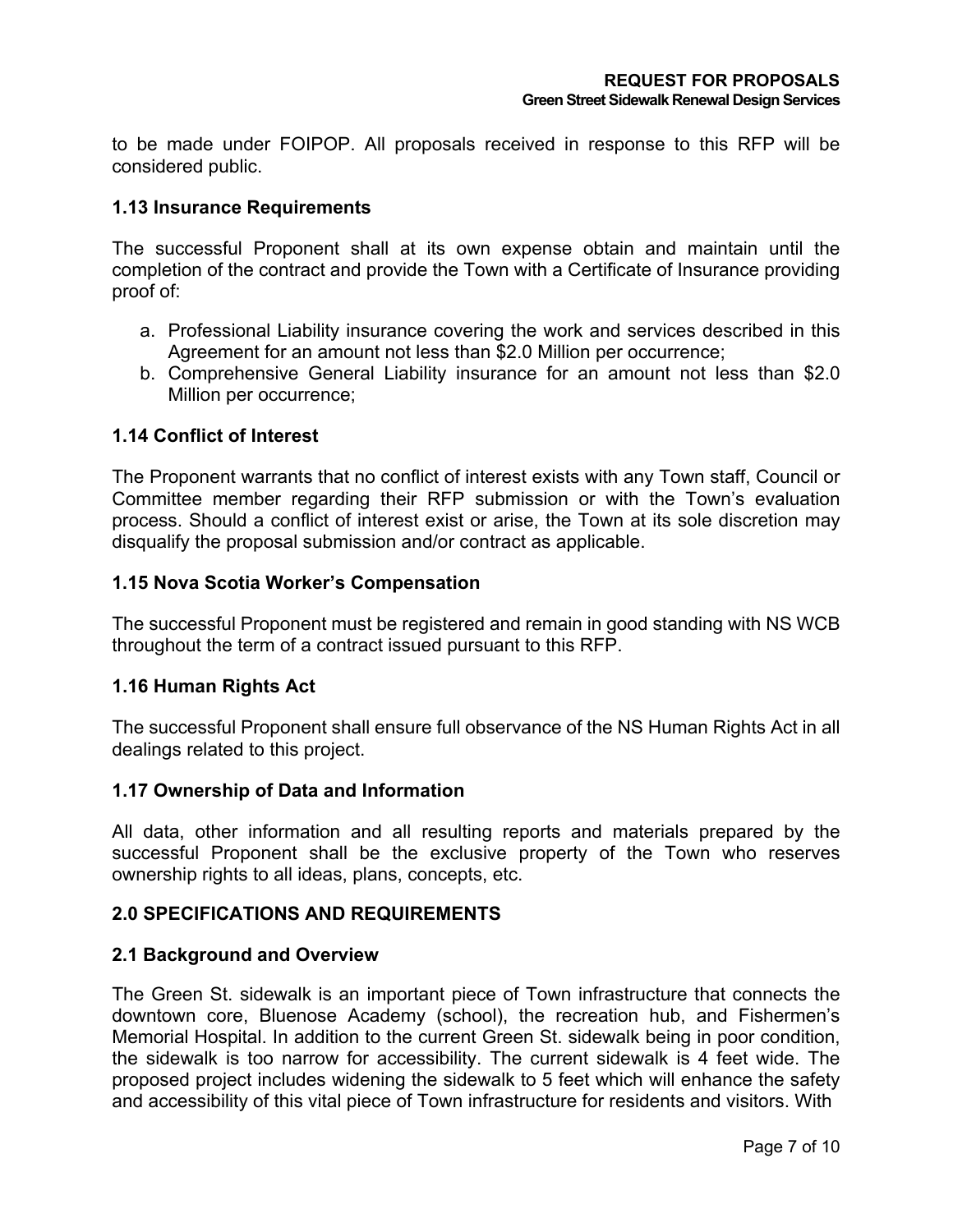an aging population, this a high-priority project for the Town. Safety and accessibility for all residents and tourists are key objectives in the coming years and inform all present and future capital projects. A drawing of the noted section of Green Street can be seen in the attached Schedule "A".

## **2.2 Scope of Work**

The scope of work for this project will include a ready to issue tender package, complete with drawings, for the construction of the Green Street Sidewalk Renewal. A Class "A" cost estimate shall also be included as part of the package.

Construction supervision is also required as part of this project. We anticipate construction to occur late summer/early fall 2022.

#### **2.3 Site Meeting**

There will be an optional site visit/meeting held on **April 28, 2022 at 11am.** This meeting will be held on the sidewalk site. Please meet at the corner of Green Street and Victoria Road. Any questions regarding the site visit should be directed to Lisa Kendall, Acting Town Engineer, at (902) 634-8992 ext. 2 or by email at lkendall@townoflunenburg.ca. There will be no meeting minutes or notes available from this site meeting.

#### **2.4 Expectations**

The Town's expectations are that the successful proponent will complete drawings and tender documents that will take the Town to the construction phase of this project. The proponent will also provide construction supervision during the execution of the construction. The renewed Green Street Sidewalk will be in accordance with all applicable codes and standards, with emphasis on meeting accessibility standards.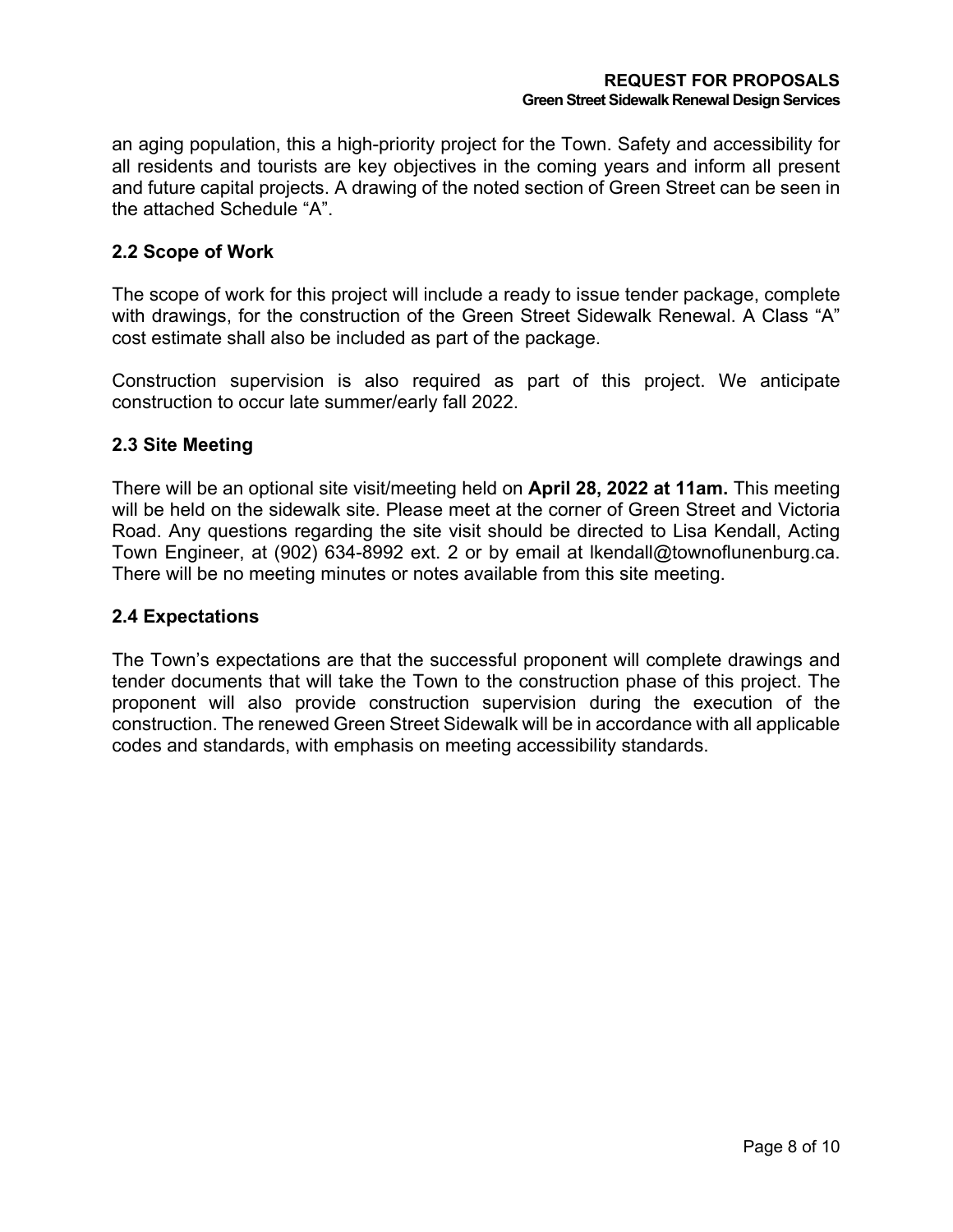#### **REQUEST FOR PROPOSALS Green Street Sidewalk Renewal Design Services**

## **3.0 PROPOSAL FORM**

|                                            | Do not include HST in the Amount of Proposal. All of the below pricing is to be in Canadian Dollars.                                                           |  |
|--------------------------------------------|----------------------------------------------------------------------------------------------------------------------------------------------------------------|--|
|                                            |                                                                                                                                                                |  |
|                                            |                                                                                                                                                                |  |
|                                            |                                                                                                                                                                |  |
|                                            | Please attach the following additional information:<br>Start and end time required to complete the.<br>Two relevant work references and contact phone numbers. |  |
| <b>Mailing Address</b>                     |                                                                                                                                                                |  |
| <b>Phone Number</b>                        |                                                                                                                                                                |  |
| <b>Email Address</b>                       |                                                                                                                                                                |  |
| Signature<br><b>Print Name &amp; Title</b> |                                                                                                                                                                |  |
| Date                                       | <u> 1989 - Johann Barn, mars ann an t-Amhair an t-Amhair an t-Amhair an t-Amhair an t-Amhair an t-Amhair an t-Amh</u>                                          |  |
|                                            |                                                                                                                                                                |  |
| <b>Witness</b>                             |                                                                                                                                                                |  |
| Date                                       |                                                                                                                                                                |  |

**Details of Proposal** – please attach your submission details as required in this RFP.